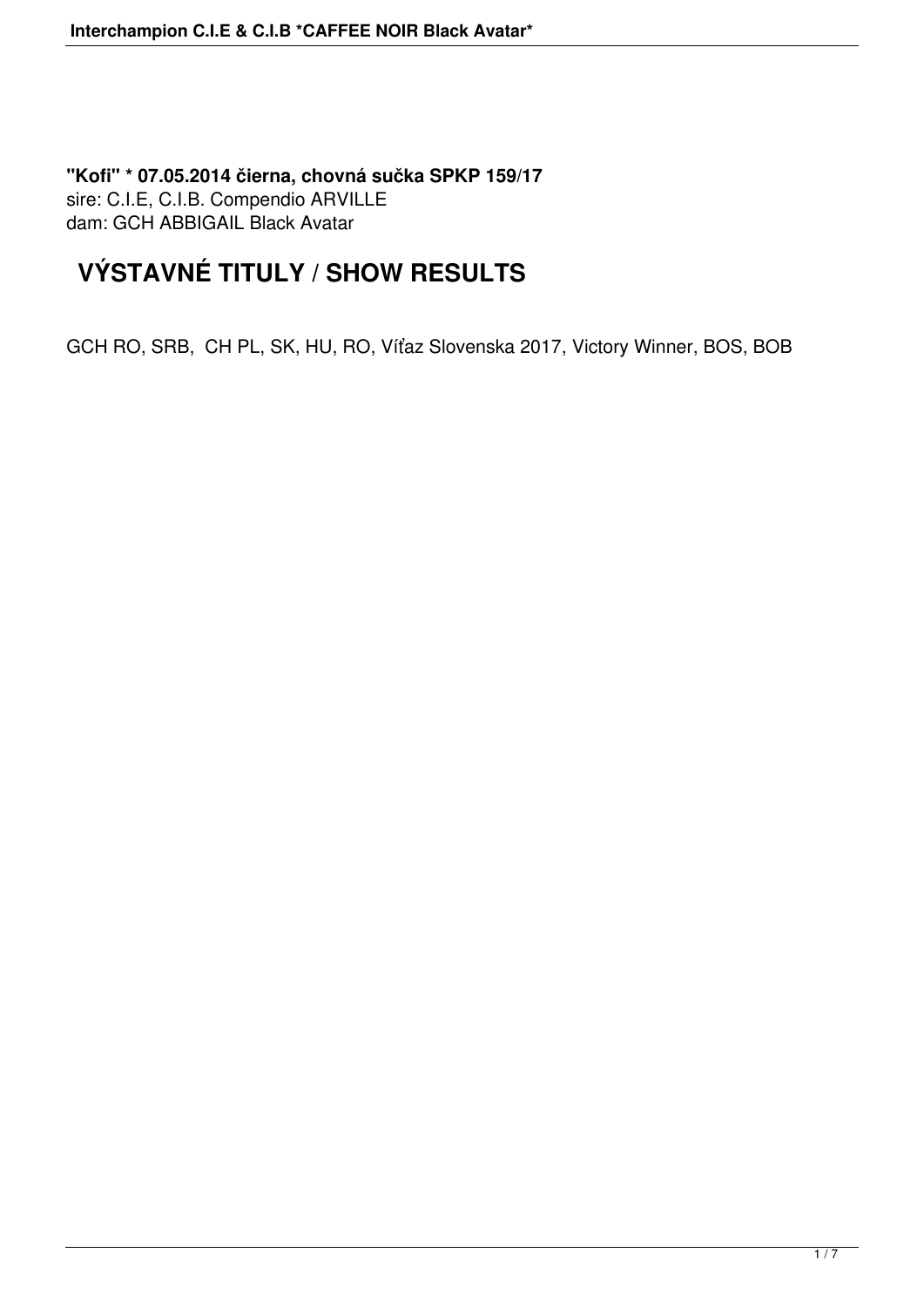

#### **PRÁCA / WORK**

**medzinárodný pracovný certifikát NFTR (CACT) - výborná Jesenné skúšky retrievrov 1 cena, CACT**

### **ZDRAVIE / HEALTH**

DBK 0/0, DLK 0/0 (HD A/A, ED 0/0 ), oči prosté všetkých dedičných ochorení, gonio negat. / eyes clear, gonio free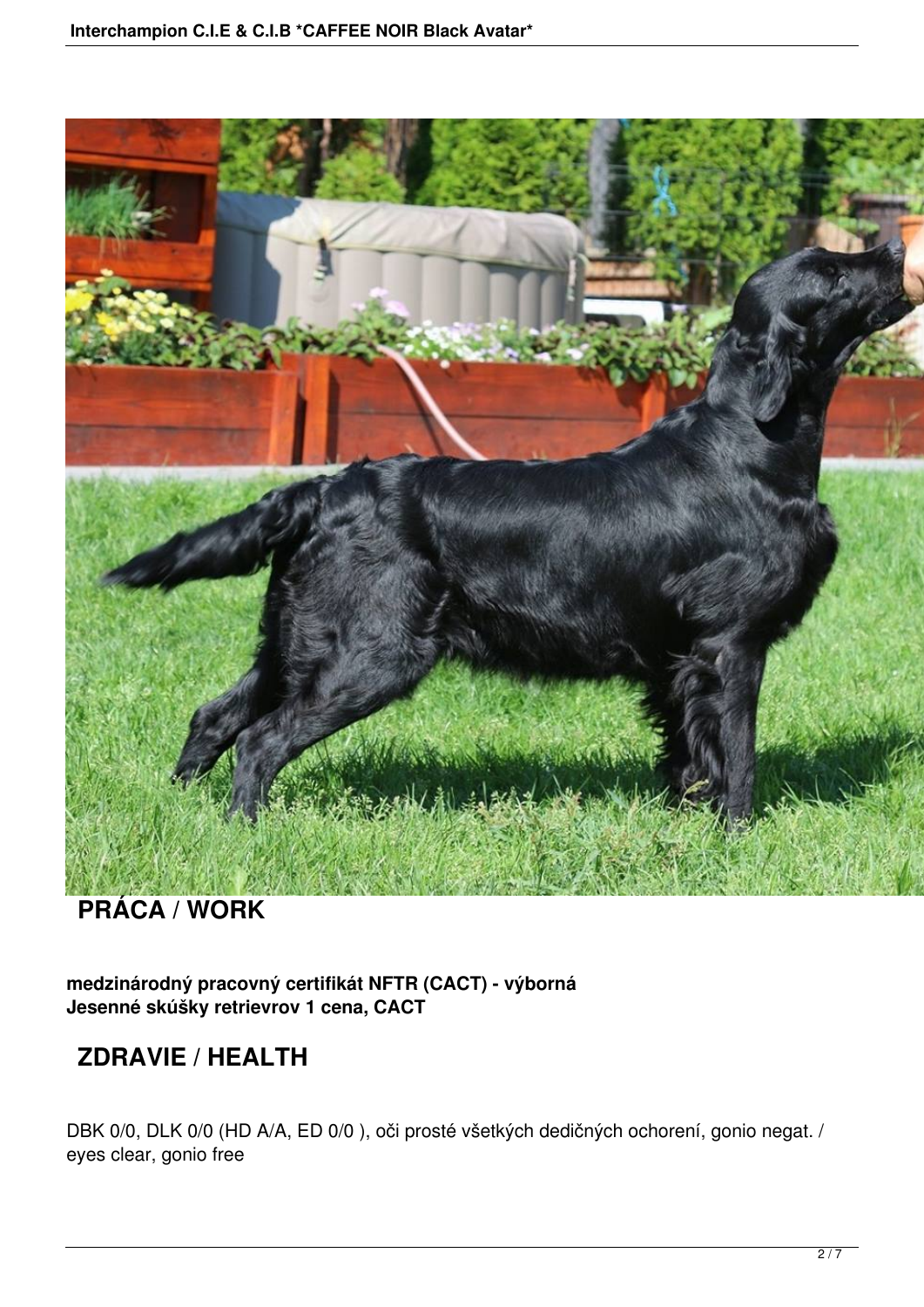# **RODOKMEŇ / PEDIGREE**

| C.I.E., C.I.B.                |  |
|-------------------------------|--|
| <b>JCHPL</b>                  |  |
| CH PL-D-LIT-A-CZ-VDH          |  |
| KV, VSAVE Víť PL-Belg_BRAN    |  |
| KV, 3 miesto tr. Vet.Cruft'\$ |  |
| <b>Compendio ARVILLE</b>      |  |
| <b>PKR VIII 19664</b>         |  |
| <b>HD A, ED 0/0</b>           |  |
| <b>OCD Free, PL Free</b>      |  |
| RD/PRA/HC Free                |  |
| Gonio Free                    |  |
| srdce OK                      |  |
| black                         |  |
|                               |  |

| IC.I.B.                           |  |
|-----------------------------------|--|
| CH NORD                           |  |
| <b>Toffedreams MICMAC POW-POW</b> |  |
| S 50862/99                        |  |
| HD A                              |  |
| black                             |  |

| <b>CH</b>                 |  |
|---------------------------|--|
| <b>Comics INDIAN CROW</b> |  |
| S16876/96                 |  |

C.I.B. **Toffedreams STAIR WAY TO HEAVEN** S16268/95

CH Pl-LT, JCH Pl, ZWKL **Sniffens Star PRINCESS**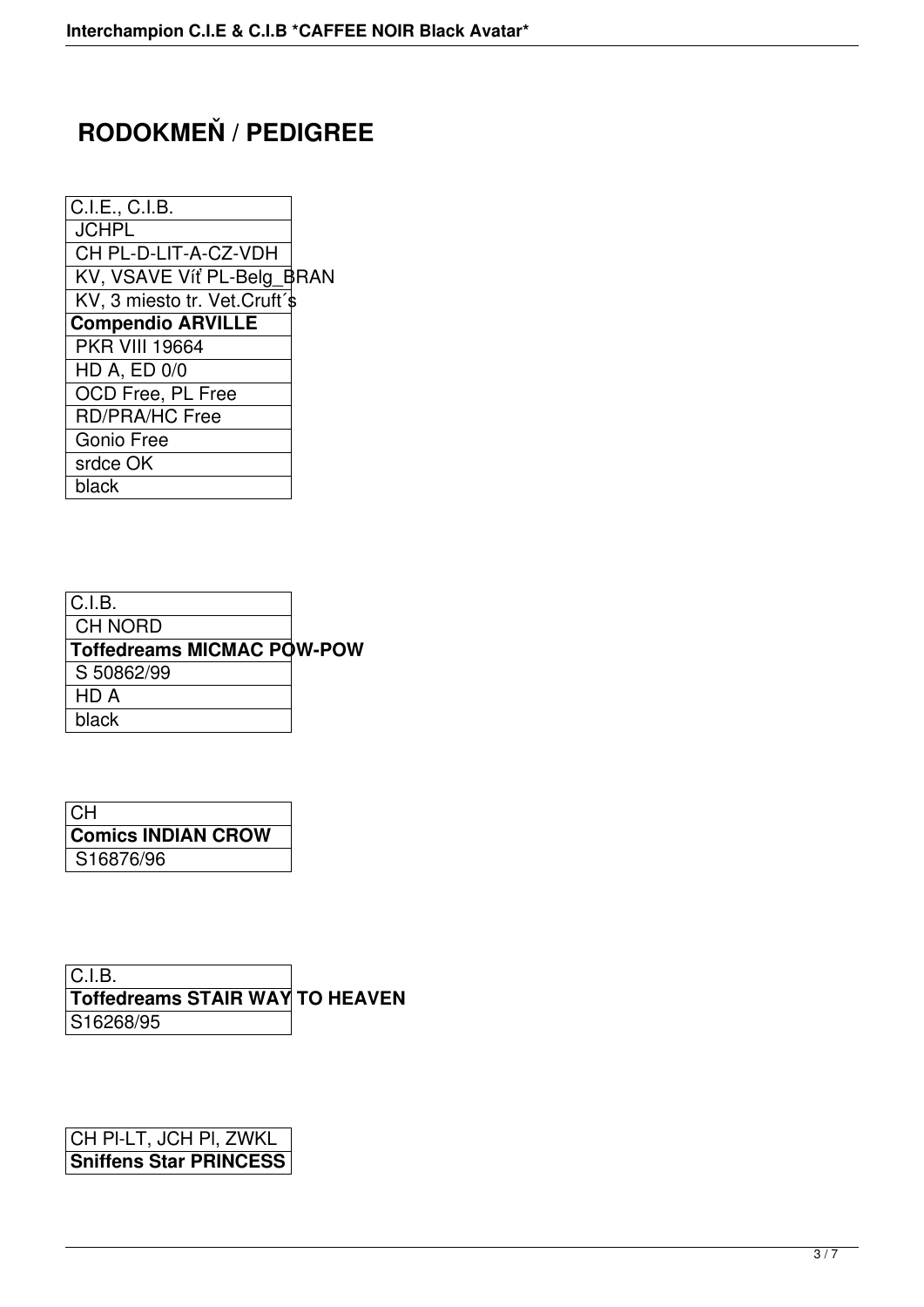| <b>PKR VIII 9516</b> |  |
|----------------------|--|
| FIN42231/01          |  |
| HD A                 |  |
| black                |  |
|                      |  |

| CH                   |
|----------------------|
| Almanza HELL'S ANGEL |
| S52413/94            |

| CH.                          |
|------------------------------|
| <b>Sniffens FLAMING STAR</b> |
| FIN42967/96                  |

| GCH SK-ROM, CH SK-ROM-SRB   |
|-----------------------------|
| 5xCACIB, R.CACIB, 5xBQB     |
| 11xCAC, 4xCAJC, BOS, NV,    |
|                             |
|                             |
|                             |
|                             |
|                             |
|                             |
| Eyes clear, Gonio/PRA Negat |
|                             |
|                             |

Klubový víťaz mladých 06 BOB, R.CACIB 2xCAJC, 2xCAC **CHARON z** Kroukartí SPKP 29/08 Čip 1164 HD A, ED 0/0 black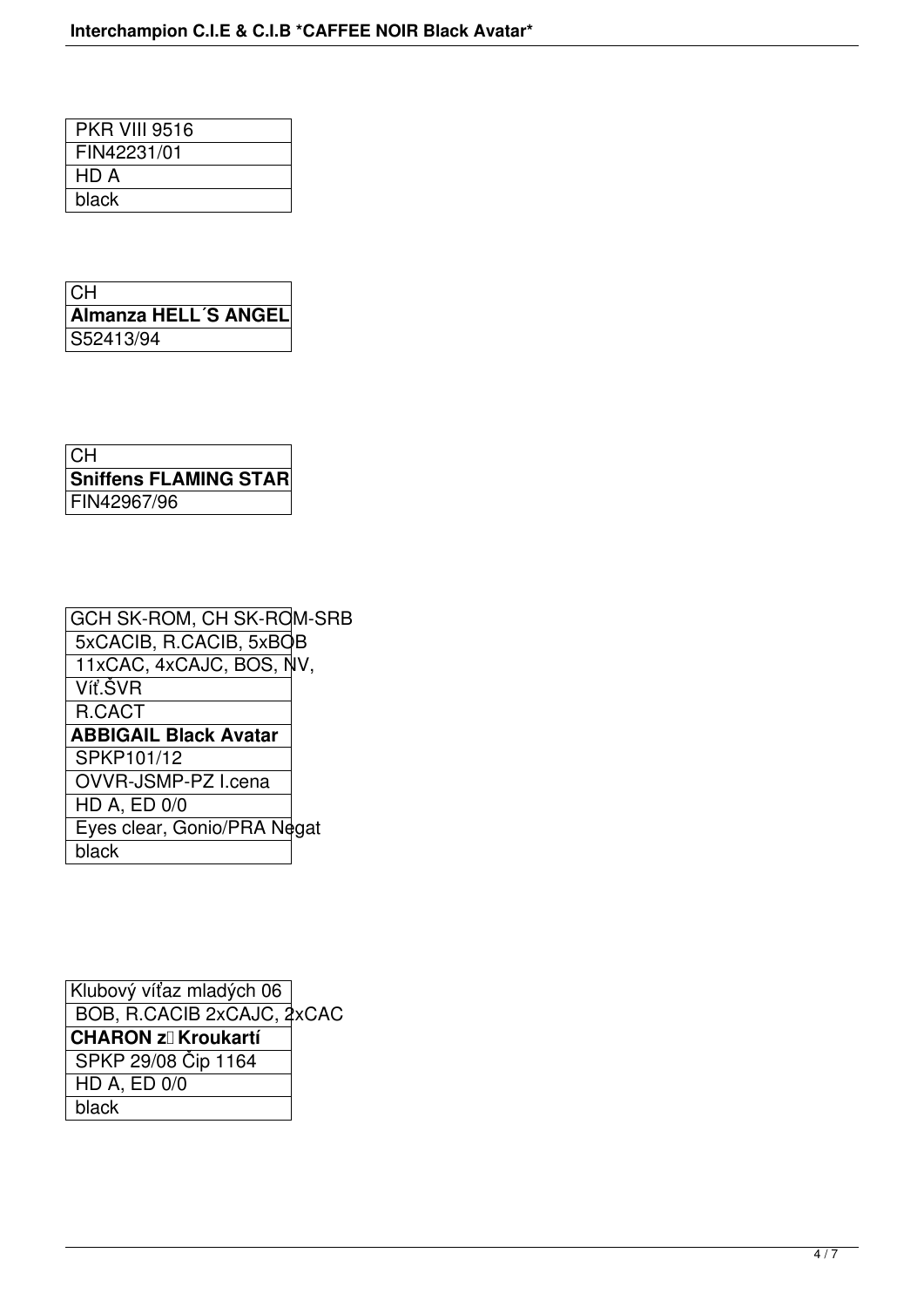**Black Amandas JOLLY GOOD FELLOW** DKK06007/99 Čip438/00 SZVP HD A

| FARA zl Kroukartí |
|-------------------|
| CLP475/02         |
| <b>OVVR</b>       |
| HD B              |
| black             |

| CAC, R.CAC                    |
|-------------------------------|
| <b>AIRIN Mysterious Falco</b> |
| SPKP 70/11 Cip 1773           |
| OVVR I.cena, JS III.cena      |
| <b>HD A, ED 0/0</b>           |
| black                         |

| l CH                  |
|-----------------------|
| O'Flanagan VICE VERSA |
| S10901/04-26          |
| ČLP961/06             |
| KPZ-PZ-OVVR           |

| TIFFANY Libošovská Blata |  |
|--------------------------|--|
| CPL744/05/05             |  |
| KPZ-KSZPV-PZ vyborna     |  |
| HD A                     |  |

# **FOTOGALÉRIA / GALLERY**

{gallery}Kofi{/gallery}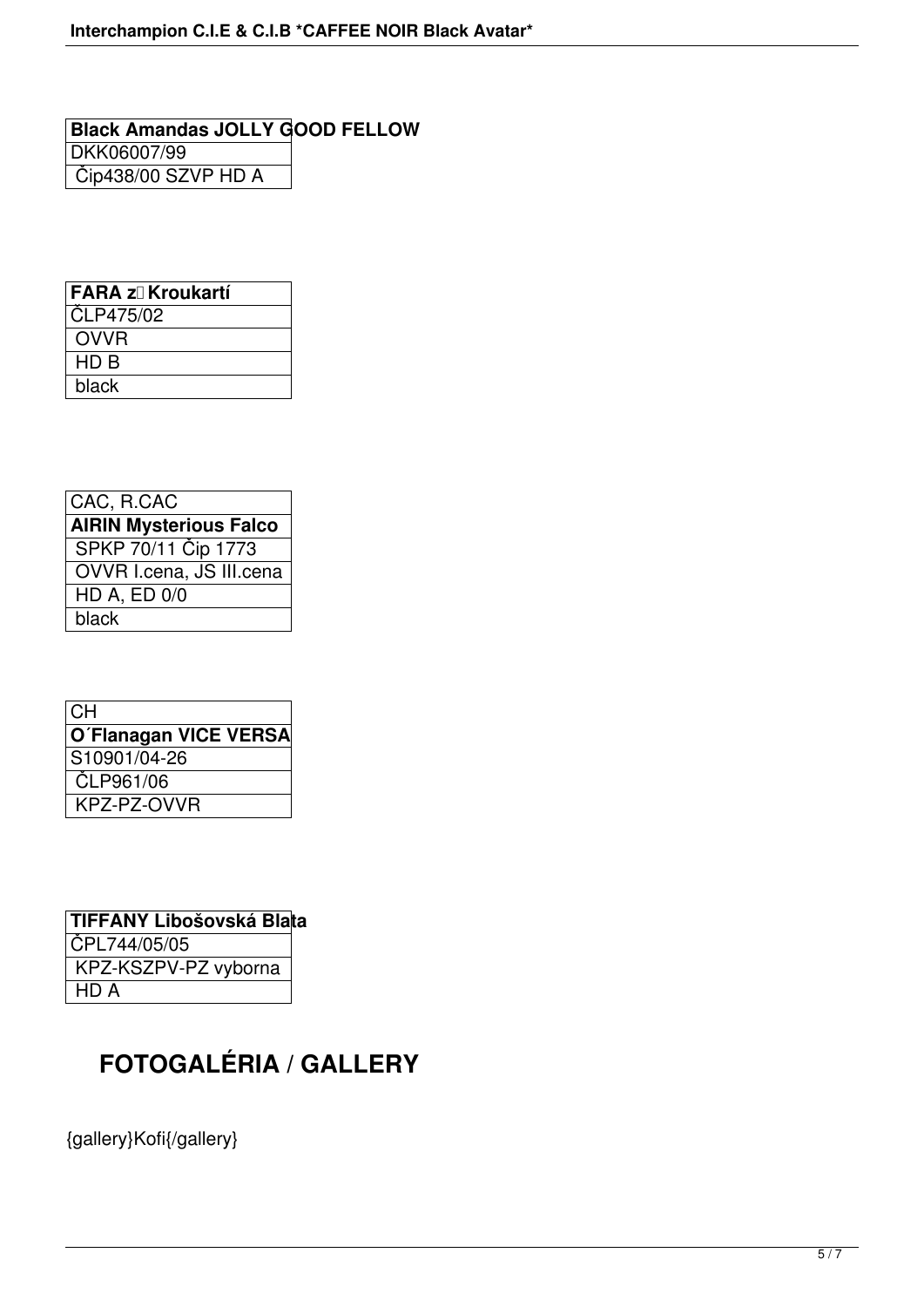#### **VÝSTAVY / SHOWS**

ŠVR Viničné 23.10.2015 judge Mrs Brenda Hutchinson junior class EXC1, CAJC KVR Kielce 21.11.2015 judge Mr. Jose Miguel Doval Sanchez /E/ intermediate cl. EXC2/5 MVP Kielce 22.11.2015 judge Per Ivensen /NO/ intermediate EXC1/5, CAC, R.CACIB MVP Kielce 12.11.2016 judge Mr Stanislav Firlik /PL/ working, EXC1, CAC MVP Kielce 13.11.2016 judge Mrs Petra Junehall /SE/ working EXC1, CAC, Res CACIB, MVP Bratislava 21.8.2016 working EXC1, CAC Nitradog 3.12.2016 Judge Mrs Volarikova working cl. EXC1, CAC nitradog 4.12.2016 working class EXC1, CAC MVP Budapest 16.2.2017 judge Mrs Víg Orsolya /HU/ working EXC2, Res CAC, Res CACIB MVP Budapest 17.2.2017 judge Mrs Markus Anita /HU/ working VG Victory show Bratislava 18.2.2017 Judge Mrs Felszéghyová chmp class EXC1, CAC, Victory **Winner** NVP Bratislava 19.2.2017 Judge Mrs Janka Janek champ class EXC1, CAC, BOS, Víťaz Slovenska KVR Kamenný Mlyn 29.4.2017 champ. class EXC1, CAC CACIB Miskolc 13.5.2017 Judge Mr. Roberto Shill champ. class EXC1, CAC, CACIB, BOS CAC Miskolc 13.5.2017 Judge Mrs Vaczi Balogh Zsuzsanna champ. class EXC1, CAC, BOS CACIB MIskolc 14.5.2017 Judge Mr Umit Ozkanal champ class EXC1, CAC, CACIB, BOB DUO CACIB Velká Ida 1.7.2017 Judge Mrs Vig Orsolya /HU/ Champion class EXC1, CAC, CACIB, BOS DUO CACIB Veľká Ida 2.7.2017 Judge Mrs Beke Judit /HU/ Champion class EXC1, CAC, CACIB, BOS CACIB Čačak 24.9.2017 Champ class EXC1, CAC, CACIB CACIB Gornij Milanovac 23.9.2017 Judge Mr. Zoran Dokič Champion class Exc1, CAC, CACIB, **BOB** MVP Zakopane 13.8.2017 Judge Mr. Laurent Pichard Chapmion class EXC1, CAC CACIB Oradea 27.10.2018 Champ class Judge Mrs Kristina Tar Exc1, CAC, CACIB, BOB, BOG3 CACIB Oradea 28.10.2018 Chapm class Judge Mr Giulio Bazzecchi EXC1, CAC, CACIB, BOB

VRHY / sekcia ODCHOVY